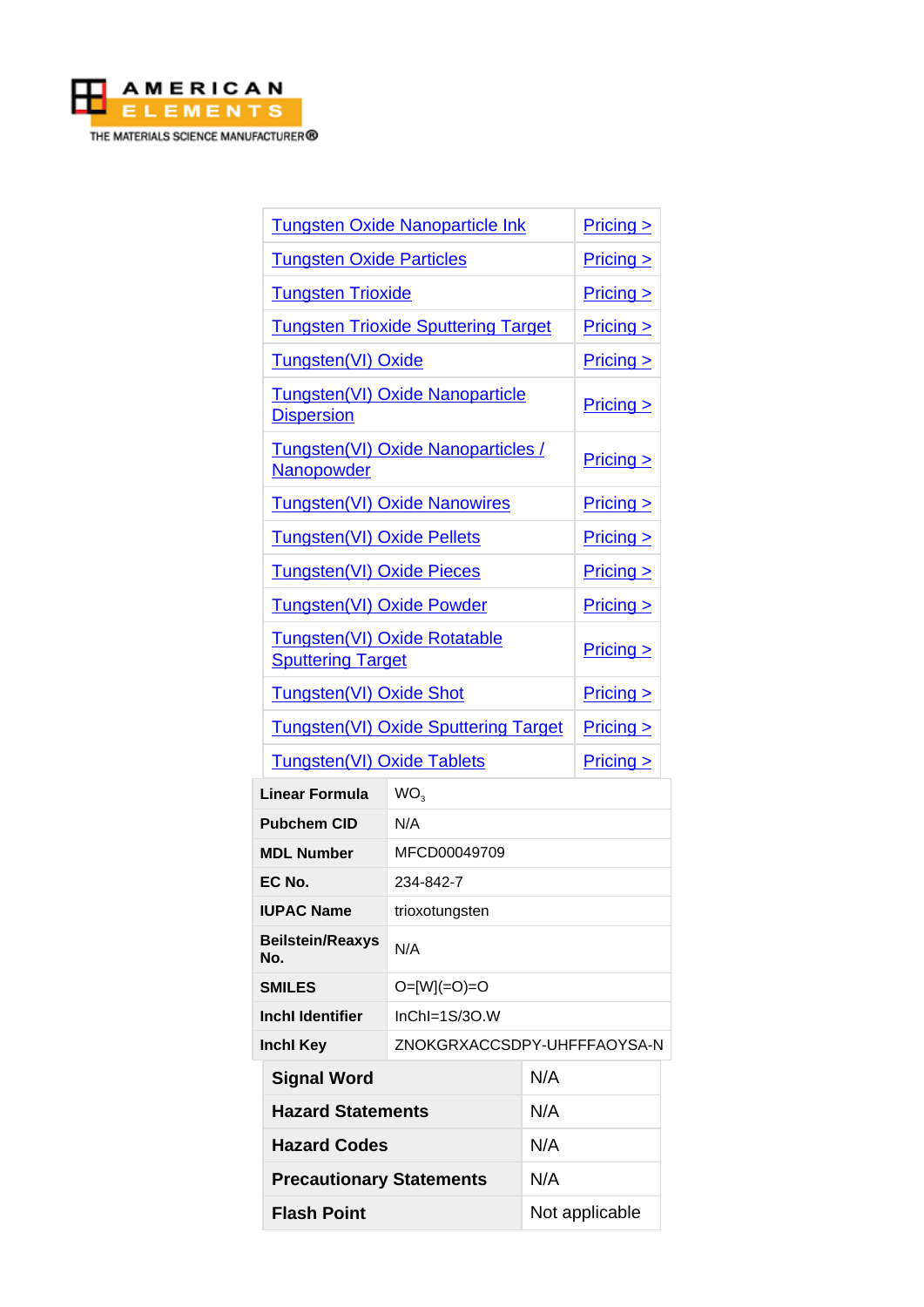| <b>Risk Codes</b>            | N/A         |  |  |
|------------------------------|-------------|--|--|
| <b>Safety Statements</b>     | N/A         |  |  |
| <b>RTECS Number</b>          | YO7760000   |  |  |
| <b>Transport Information</b> | <b>NONH</b> |  |  |
| <b>WGK Germany</b>           | <b>NONH</b> |  |  |
| Valle Daalle DDE             |             |  |  |

[Create Printable PDF](https://www.americanelements.com/printpdf/cas/1314-35-8/sds)

# **SAFETY DATA SHEET**

**Date Accessed:** 06/25/2022 **Date Revised:** 05/15/2015

# **SECTION 1. IDENTIFICATION**

**Product Identifiers:** All applicable American Elements product codes for CAS #1314-35-8

**Relevant identified uses of the substance:** Scientific research and development

Supplier details: American Elements 10884 Weyburn Ave. Los Angeles, CA 90024 Tel: +1 310-208-0551 Fax: +1 310-208-0351

Emergency telephone number: Domestic, North America +1 800-424-9300 International +1 703-527-3887

# **SECTION 2. HAZARDS IDENTIFICATION**

Classification of the substance or mixture Classification according to Regulation (EC) No 1272/2008 GHS07 Acute Tox. 4 H302 Harmful if swallowed. Classification according to Directive 67/548/EEC or Directive 1999/45/EC Xn; Harmful R22: Harmful if swallowed. Information concerning particular hazards for human and environment: N/A Hazards not otherwise classified No data available Label elements Labelling according to Regulation (EC) No 1272/2008 The substance is classified and labeled according to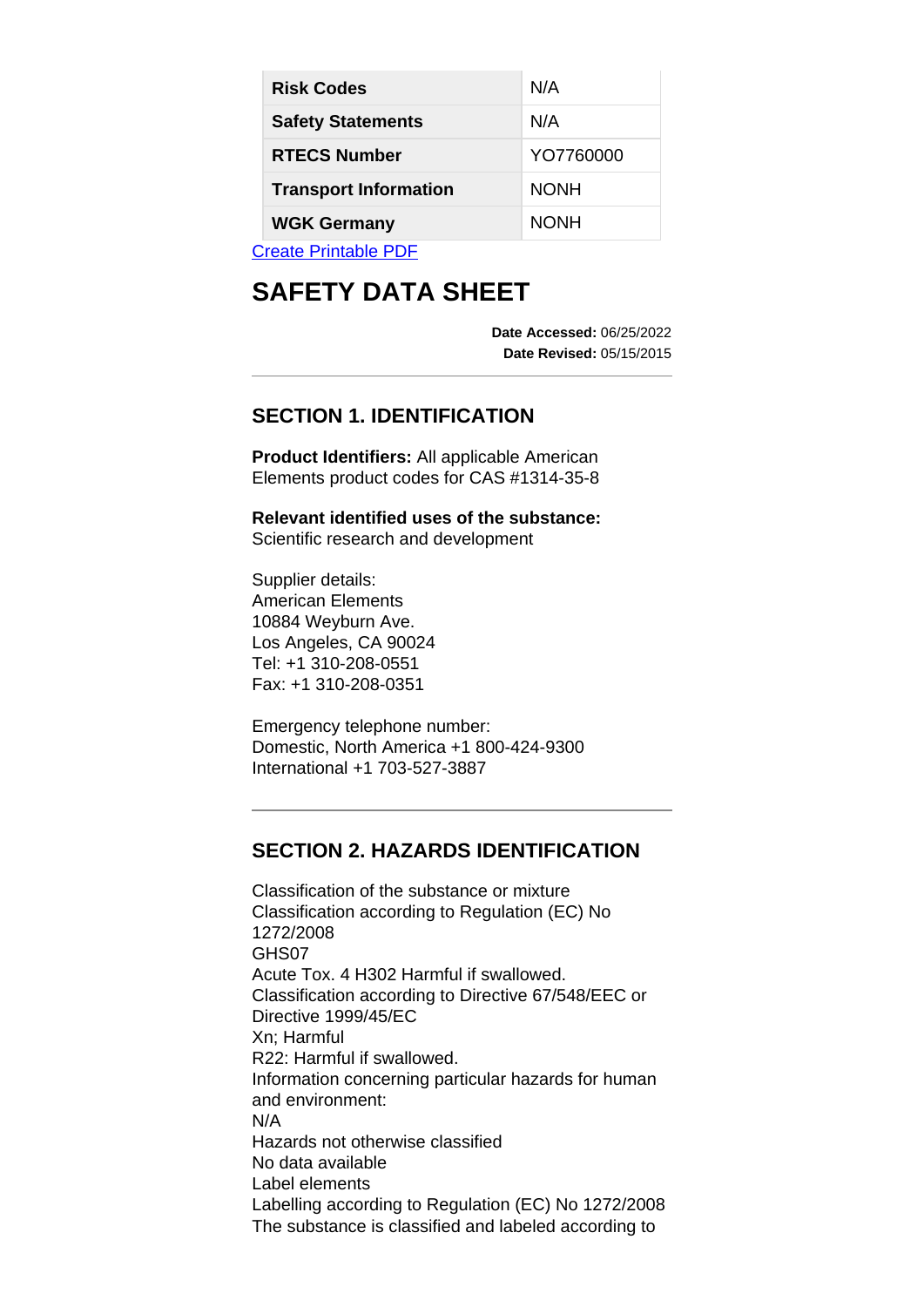the CLP regulation. Hazard pictograms



GHS07 Signal word Warning Hazard statements H302 Harmful if swallowed. Precautionary statements P264 Wash thoroughly after handling. P270 Do not eat, drink or smoke when using this product. P301+P312 IF SWALLOWED: Call a POISON CENTER/doctor/.../if you feel unwell. P330 Rinse mouth. P501 Dispose of contents/container in accordance with local/regional/ national/international regulations. WHMIS classification Not controlled Classification system HMIS ratings (scale 0-4) (Hazardous Materials Identification System) HEALTH FIRE REACTIVITY 1 0 1 Health (acute effects)  $= 1$  $Flammability = 0$ Physical Hazard = 1 Other hazards Results of PBT and vPvB assessment PBT: N/A vPvB: N/A

#### **SECTION 3. COMPOSITION/INFORMATION ON INGREDIENTS**

**Substances** CAS No. / Substance Name: 1314-35-8 Tungsten(VI) oxide Identification number(s): EC number: 215-231-4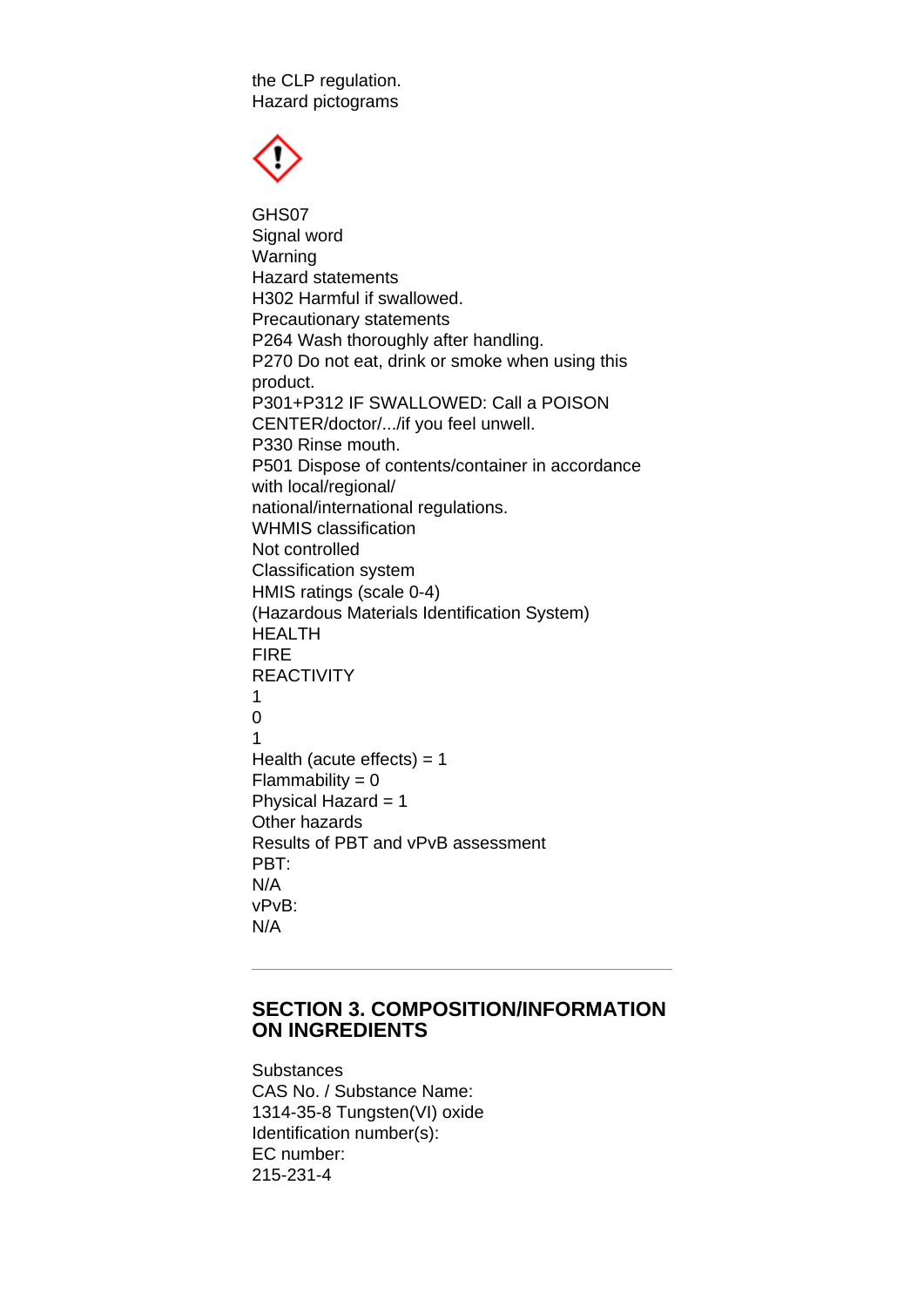## **SECTION 4. FIRST AID MEASURES**

Description of first aid measures If inhaled: Supply patient with fresh air. If not breathing, provide artificial respiration. Keep patient warm. Seek immediate medical advice. In case of skin contact: Immediately wash with soap and water; rinse thoroughly. Seek immediate medical advice. In case of eye contact: Rinse opened eye for several minutes under running water. Consult a physician. If swallowed: Seek medical treatment. Information for doctor Most important symptoms and effects, both acute and delayed No data available Indication of any immediate medical attention and special treatment needed No data available

# **SECTION 5. FIREFIGHTING MEASURES**

Extinguishing media Suitable extinguishing agents Product is not flammable. Use fire-fighting measures that suit the surrounding fire. Special hazards arising from the substance or mixture If this product is involved in a fire, the following can be released: Metal oxide fume Advice for firefighters Protective equipment: Wear self-contained respirator. Wear fully protective impervious suit.

#### **SECTION 6. ACCIDENTAL RELEASE MEASURES**

Personal precautions, protective equipment and emergency procedures Use personal protective equipment. Keep unprotected persons away. Ensure adequate ventilation Environmental precautions: Do not allow product to enter drains, sewage systems, or other water courses.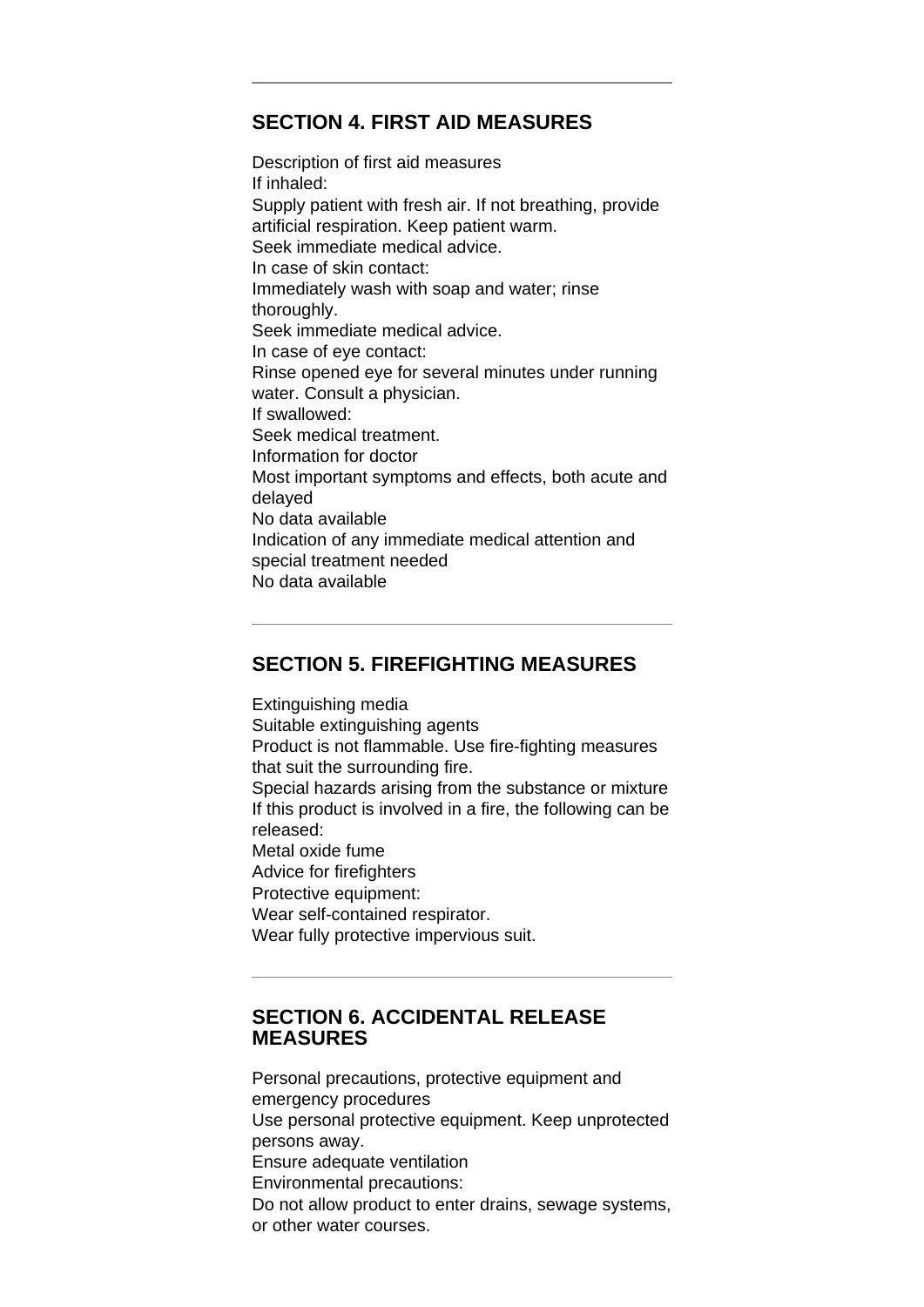Do not allow material to penetrate the ground or soil. Methods and materials for containment and cleanup: Dispose of contaminated material as waste according to section 13. Prevention of secondary hazards: No special measures required. Reference to other sections See Section 7 for information on safe handling See Section 8 for information on personal protection equipment. See Section 13 for disposal information.

# **SECTION 7. HANDLING AND STORAGE**

Handling Precautions for safe handling Keep container tightly sealed. Store in cool, dry place in tightly closed containers. Ensure good ventilation at the workplace. Information about protection against explosions and fires: The product is not flammable Conditions for safe storage, including any incompatibilities Requirements to be met by storerooms and receptacles: No special requirements. Information about storage in one common storage facility: Store away from oxidizing agents. Further information about storage conditions: Keep container tightly sealed. Store in cool, dry conditions in well-sealed containers. Specific end use(s) No data available

## **SECTION 8. EXPOSURE CONTROLS/PERSONAL PROTECTION**

Additional information about design of technical systems: Properly operating chemical fume hood designed for hazardous chemicals and having an average face velocity of at least 100 feet per minute. Control parameters Components with limit values that require monitoring at the workplace: 1314-35-8 Tungsten(VI) oxide (100.0%) REL (USA) Short-term value:  $3 \text{ mg/m}^3$ 

Long-term value: 1 mg/m<sup>3</sup>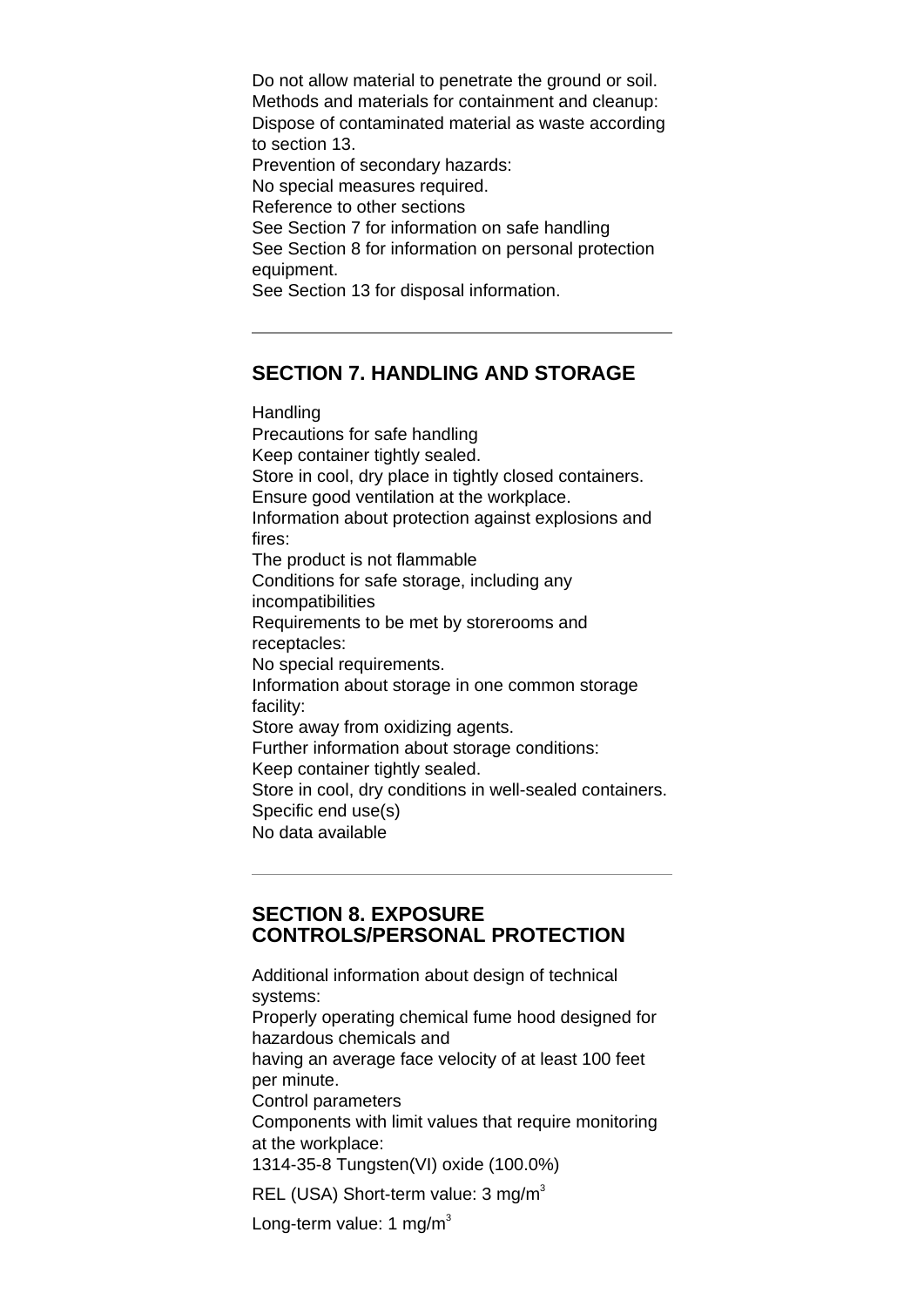as W TLV (USA) Short-term value:  $3 \text{ mg/m}^3$ Long-term value: 1 mg/m<sup>3</sup> as W EL (Canada) Short-term value: 10 mg/m<sup>3</sup> Long-term value:  $5 \text{ mg/m}^3$ as W Additional information: No data Exposure controls Personal protective equipment Follow typical protective and hygienic practices for handling chemicals. Keep away from foodstuffs, beverages and feed. Remove all soiled and contaminated clothing immediately. Wash hands before breaks and at the end of work. Maintain an ergonomically appropriate working environment. Breathing equipment: Use suitable respirator when high concentrations are present. Recommended filter device for short term use: Use a respirator with type N95 (USA) or PE (EN 143) cartridges as a backup to engineering controls. Risk assessment should be performed to determine if airpurifying respirators are appropriate. Only use equipment tested and approved under appropriate government standards. Protection of hands: Impervious gloves Inspect gloves prior to use. Suitability of gloves should be determined both by material and quality, the latter of which may vary by manufacturer. Material of gloves Nitrile rubber, NBR Penetration time of glove material (in minutes) 480 Glove thickness 0.11 mm Eye protection: Safety glasses Body protection: Protective work clothing.

#### **SECTION 9. PHYSICAL AND CHEMICAL PROPERTIES**

Information on basic physical and chemical properties Appearance: Form: Powder or solid in various forms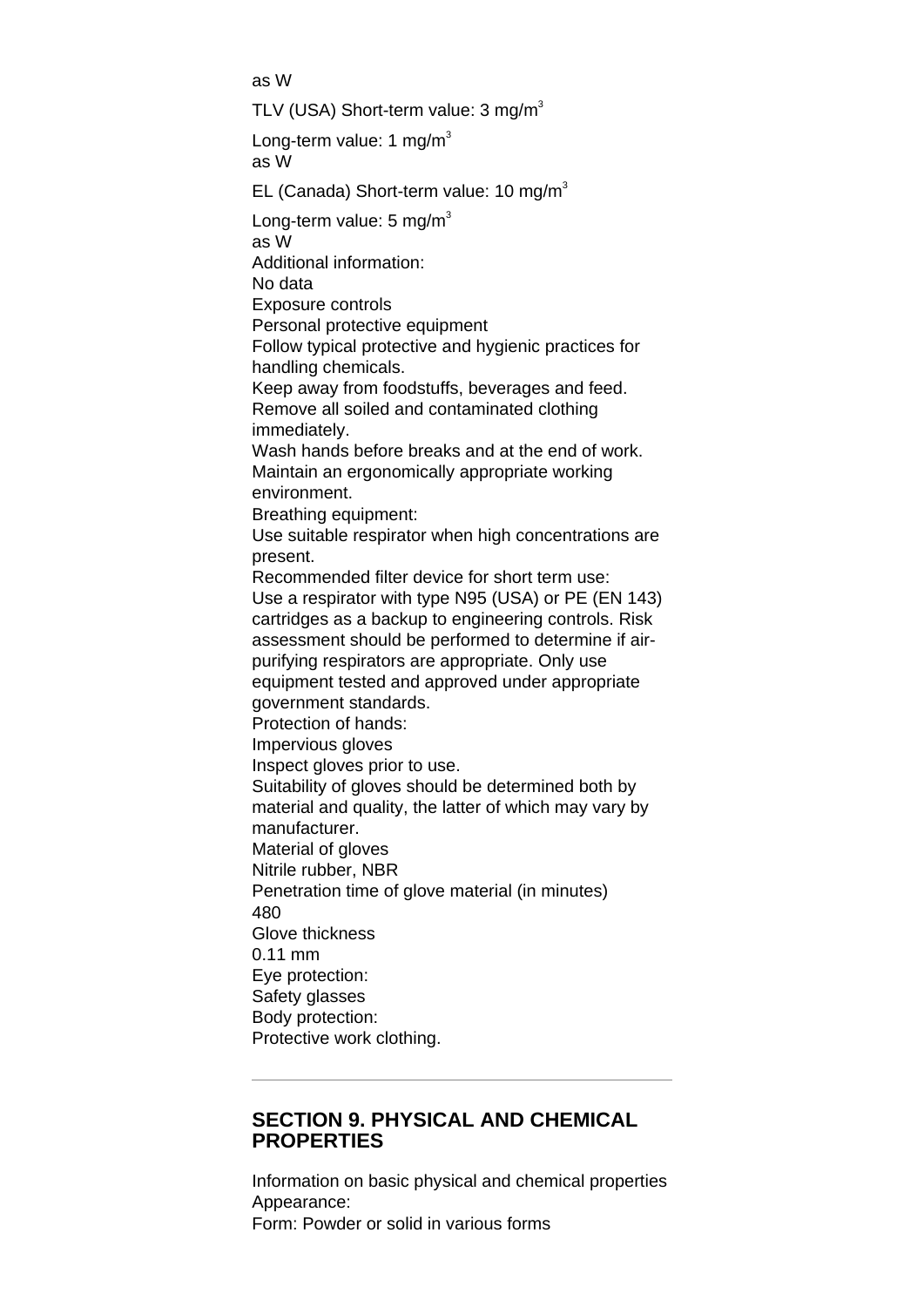Color: Yellow to green Odor: Odorless Odor threshold: No data available. pH: N/A Melting point/Melting range: 1473 °C (2683 °F) Boiling point/Boiling range: No data available Sublimation temperature / start: No data available Flammability (solid, gas) No data available. Ignition temperature: No data available Decomposition temperature: No data available Autoignition: No data available. Danger of explosion: No data available. Explosion limits: Lower: No data available Upper: No data available Vapor pressure: N/A Density at 20 °C (68 °F): 7.16 g/cm<sup>3</sup> (59.75 lbs/gal) Relative density No data available. Vapor density N/A Evaporation rate N/A Solubility in Water  $(H<sub>2</sub>O)$ : No data available Partition coefficient (n-octanol/water): No data available. Viscosity: Dynamic: N/A Kinematic: N/A Other information No data available

# **SECTION 10. STABILITY AND REACTIVITY**

**Reactivity** No data available Chemical stability Stable under recommended storage conditions. Thermal decomposition / conditions to be avoided: Decomposition will not occur if used and stored according to specifications. Possibility of hazardous reactions Reacts with strong oxidizing agents Conditions to avoid No data available Incompatible materials: Oxidizing agents Hazardous decomposition products: Metal oxide fume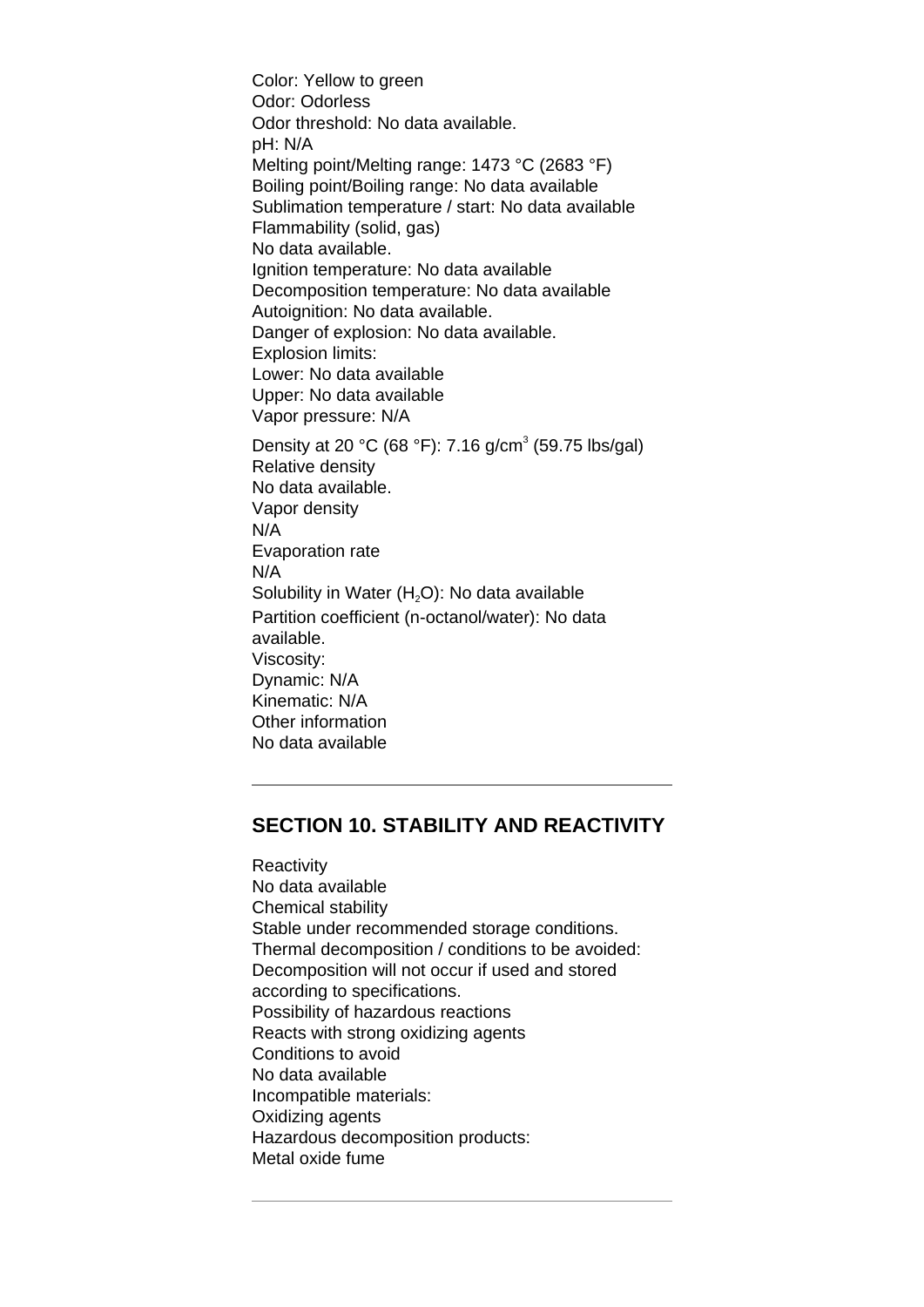## **SECTION 11. TOXICOLOGICAL INFORMATION**

Information on toxicological effects Acute toxicity: Harmful if swallowed. The Registry of Toxic Effects of Chemical Substances (RTECS) contains acute toxicity data for this substance. LD/LC50 values that are relevant for classification: Oral LD50 1059 mg/kg (rat) Skin irritation or corrosion: May cause irritation Eye irritation or corrosion: May cause irritation Sensitization: No sensitizing effects known. Germ cell mutagenicity: No effects known. Carcinogenicity: No classification data on carcinogenic properties of this material is available from the EPA, IARC, NTP, OSHA or ACGIH. Reproductive toxicity: No effects known. Specific target organ system toxicity - repeated exposure: No effects known. Specific target organ system toxicity - single exposure: No effects known. Aspiration hazard: No effects known. Subacute to chronic toxicity: The Registry of Toxic Effects of Chemical Substances (RTECS) contains multiple dose toxicity data for this substance. Additional toxicological information: To the best of our knowledge the acute and chronic toxicity of this substance is not fully known.

# **SECTION 12. ECOLOGICAL INFORMATION**

**Toxicity** Aquatic toxicity: No data available Persistence and degradability No data available Bioaccumulative potential No data available Mobility in soil No data available Additional ecological information: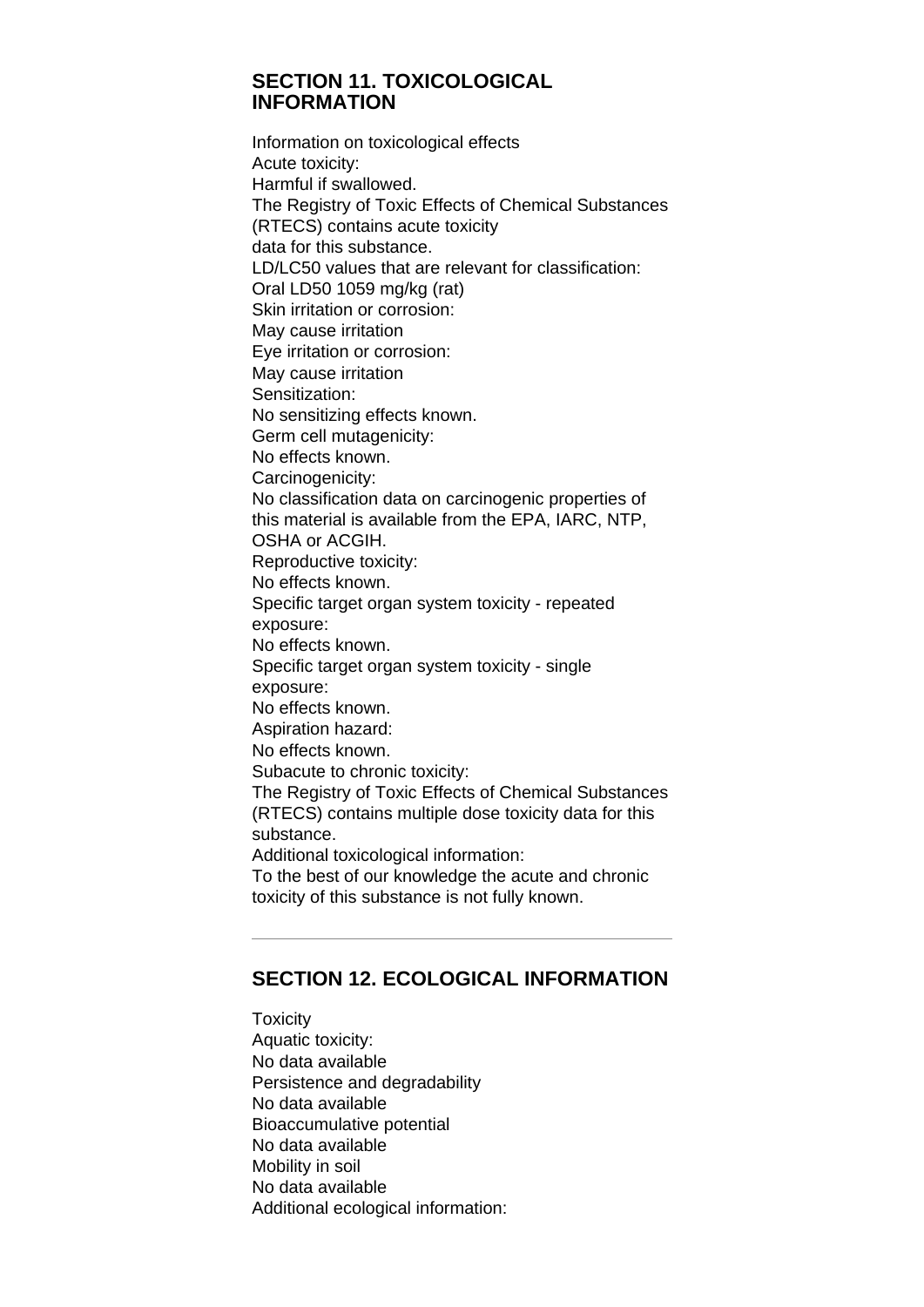Do not allow undiluted product or large quantities to reach groundwater, water courses, or sewage systems. Avoid transfer into the environment. Results of PBT and vPvB assessment PBT: N/A vPvB: N/A Other adverse effects No data available

#### **SECTION 13. DISPOSAL CONSIDERATIONS**

Waste treatment methods Recommendation Consult official regulations to ensure proper disposal. Uncleaned packagings: Recommendation: Disposal must be made according to official regulations.

# **SECTION 14. EXPOSURE CONTROLS/PERSONAL PROTECTION**

UN-Number DOT, ADN, IMDG, IATA N/A UN proper shipping name DOT, ADN, IMDG, IATA N/A Transport hazard class(es) DOT, ADR, ADN, IMDG, IATA Class N/A Packing group DOT, IMDG, IATA N/A Environmental hazards: N/A Special precautions for user N/A Transport in bulk according to Annex II of MARPOL73/78 and the IBC Code N/A Transport/Additional information: DOT Marine Pollutant (DOT): No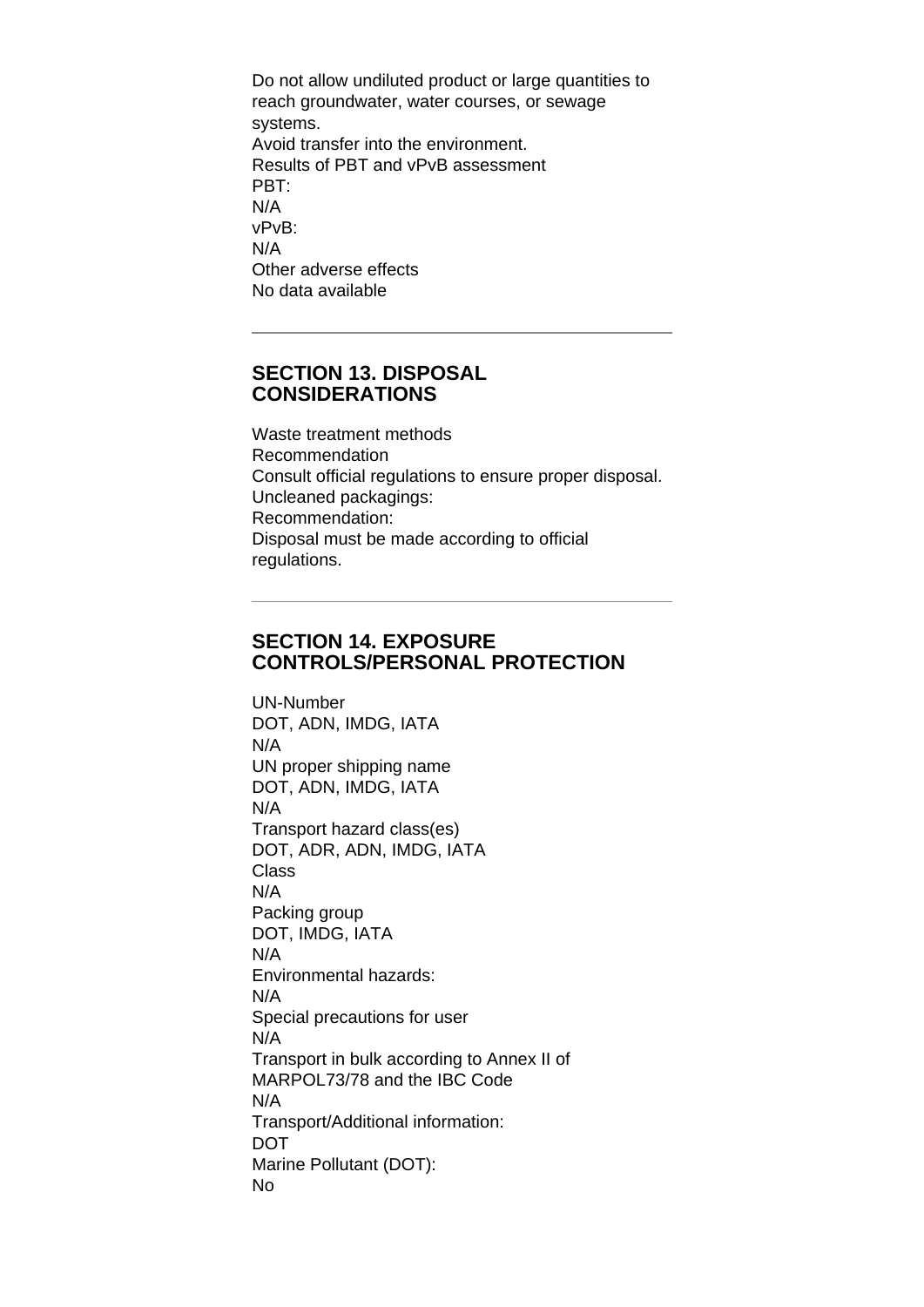## **SECTION 15. REGULATORY INFORMATION**

Safety, health and environmental regulations/legislation specific for the substance or mixture National regulations All components of this product are listed in the U.S. Environmental Protection Agency Toxic Substances Control Act Chemical substance Inventory. All components of this product are listed on the Canadian Domestic Substances List (DSL). SARA Section 313 (specific toxic chemical listings) Substance is not listed. California Proposition 65 Prop 65 - Chemicals known to cause cancer Substance is not listed. Prop 65 - Developmental toxicity Substance is not listed. Prop 65 - Developmental toxicity, female Substance is not listed. Prop 65 - Developmental toxicity, male Substance is not listed. Information about limitation of use: For use only by technically qualified individuals. Other regulations, limitations and prohibitive regulations Substance of Very High Concern (SVHC) according to the REACH Regulations (EC) No. 1907/2006. Substance is not listed. The conditions of restrictions according to Article 67 and Annex XVII of the Regulation (EC) No 1907/2006 (REACH) for the manufacturing, placing on the market and use must be observed. Substance is not listed. Annex XIV of the REACH Regulations (requiring Authorisation for use) Substance is not listed. REACH - Pre-registered substances Substance is listed. Chemical safety assessment: A Chemical Safety Assessment has not been carried out.

# **16. OTHER INFORMATION**

Safety Data Sheet according to Regulation (EC) No. 1907/2006 (REACH). The above information is believed to be correct but does not purport to be all inclusive and shall be used only as a guide. The information in this document is based on the present